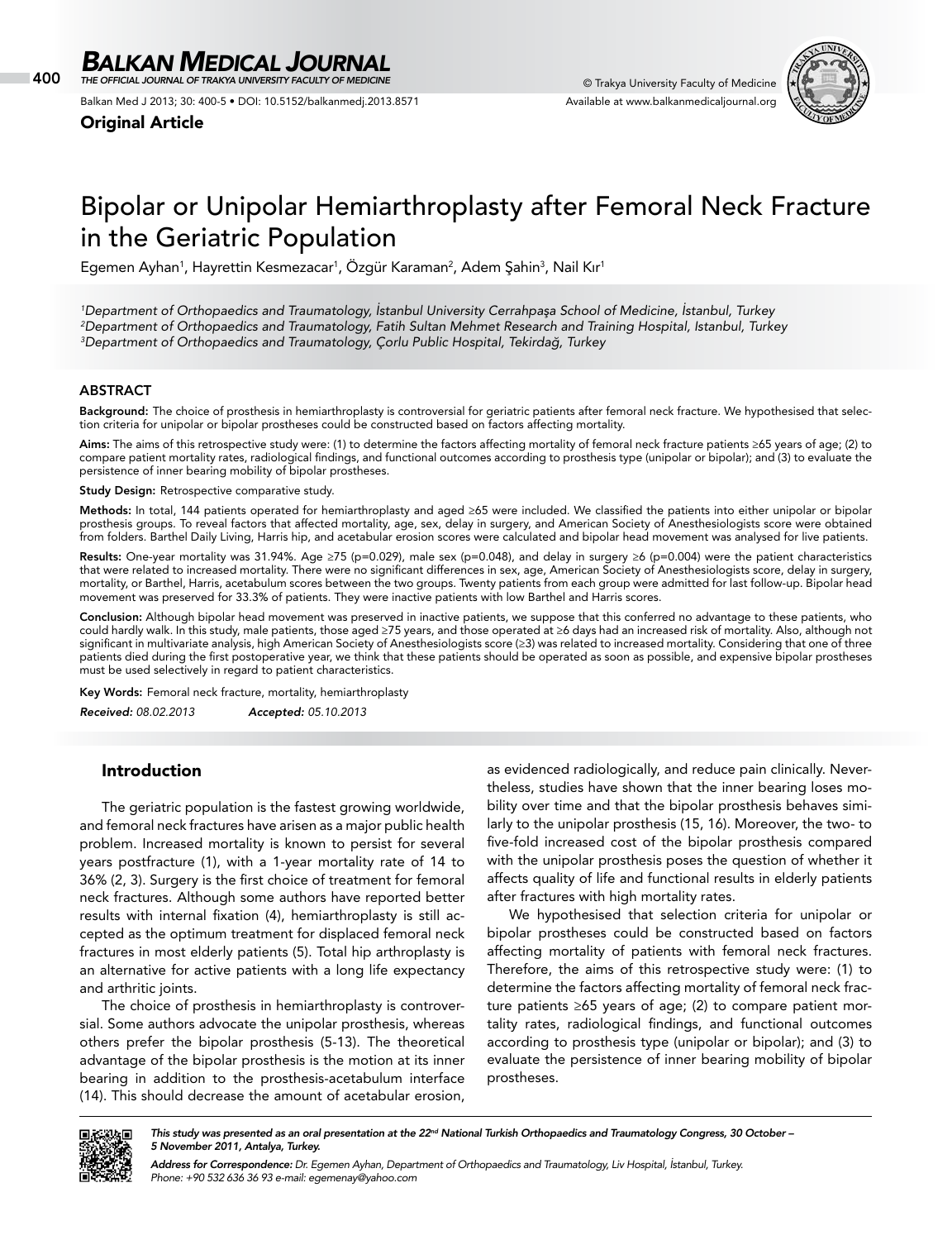# Material and Methods

This was a retrospective comparative study that received local ethics committee approval. Informed consent was obtained from all live patients. From 1 January 2001 until 1 January 2008, a total of 235 displaced femoral neck fracture patients aged 65 years and older were treated in our institute. Inclusion criteria were having been previously ambulatory and an at least 1-year postoperative follow-up if they survived. Patients with pathological fractures (12 patients), with insufficient or inconsistent preoperative data (17 patients), and those who were treated with internal fixation (28 patients) or total hip arthroplasty (32 patients) were excluded. One patient from the unipolar prosthesis group and one from the bipolar prosthesis group were excluded due to postoperative complications (dislocation). Finally, 144 patients were included in the study.

We checked postoperative radiographs and classified the patients into either the unipolar or bipolar prosthesis groups. The unipolar prosthesis group included the Thompson, Leinbach, and modular head unipolar prostheses. Age at admission, sex, trauma date, number of days until surgery, and the American Society of Anesthesiologists (ASA) physical status score were obtained from patients' computerised data, hospital charts, and folders. The ASA score was used by the anaesthesiologists to predict operative risk.

Patients' recent health status information was obtained by telephone interview. To reveal factors that affected mortality, the patients were grouped as either alive or dead. The postoperative survival period was assessed for the dead patients. Twenty patients from the bipolar prosthesis group and 20 patients from the unipolar prosthesis group agreed to undergo a last follow-up. For these 40 patients, informed consent was obtained, physical examinations were performed, and the Barthel daily living activity (17) and Harris hip (18) scores were calculated. For radiological evaluation of these patients, anterior-posterior pelvis radiographs (Siemens, Erlangen, Germany) were taken and acetabular erosion was determined using the method described by Phillips (19). In this method, the reference points are taken from the contralateral normal hip, and the precise postoperative location of the prosthetic femoral head is determined according to the lines drawn from these reference points as follows: in order to measure acetabular erosion, a horizontal line is drawn through the proximal limits of the obturator foramina and a parallel line through the upper margins of the femoral head of the contralateral hip. This locates the original superior margin of the prosthetic head. The original medial margin of the prosthetic head is determined similarly, by measuring the distance from the ilioischial line. The difference between the last position of the prosthetic femoral head and the postoperative location of the prosthetic femoral head is then measured. This is the amount of acetabular erosion (Figure 1). Finally, the acetabulum score is calculated by the following formula:

100 – (acetabular erosion amount / femoral head diameter) X 100

For the patients in the bipolar prosthesis group, additional radiographs of the hips were taken in abduction, adduction,

internal rotation, and external rotation to analyse bipolar head movement. The mobility of the bipolar head was scored according to the system of Phillips. In this fluoroscopy scoring system for bipolar head motion, the classifications are as follows: Type A, all movement at inner metal/polyethylene surface until outer head/neck impingement; Type B, movement shared between outer metal/cartilage and inner metal/polyethylene surfaces; and Type C, all movement at outer metal/ cartilage surface (20).

#### Statistical analysis

For the statistical analysis NCSS (Number Cruncher Statistical System) 2007 & the PASS (Power Analysis and Sample Size) 2008 Statistical Software (Utah, USA) program were used. The unadjusted  $\chi^2$  test was used to evaluate differences between proportions. The unpaired Student's t-test was used to evaluate differences between means that with a normal distribution and the Mann-Whitney U test was used to evaluate differences between medians. Continuity Correction Yates test was used for gender-related mortality analysis. To determine the association between potential predictors and mortality, the Enter Logistic Regression Analysis test was used. In this method, the cut-off values were taken as 75 for age and 6 days for delay in surgery. These cut-off points were determined according to receiver operating curve (ROC) analysis and sensitivity-specificity tests. The results were analysed in 95% confidence interval and a *p* value of <0.05 was defined as significant in all tests. In power analysis, according to the delay in surgery parameter (delta was taken as 3 days and standard deviation was taken as 6 days), sample size was calculated to be at least 62 for 80% power and  $\alpha$ =0.05.



Figure 1. A 2-year postoperative anterior-posterior pelvis radiograph of a 76-year-old female patient operated with a unipolar prosthesis. The patients' Harris hip score was 83 and Barthel daily living activity score was 20 at last follow-up. In this example, the area of erosion measured 12 mm and the diameter of the femoral head measured 48 mm; therefore, the acetabular score was 100 - (12 / 48) X  $100 = 75$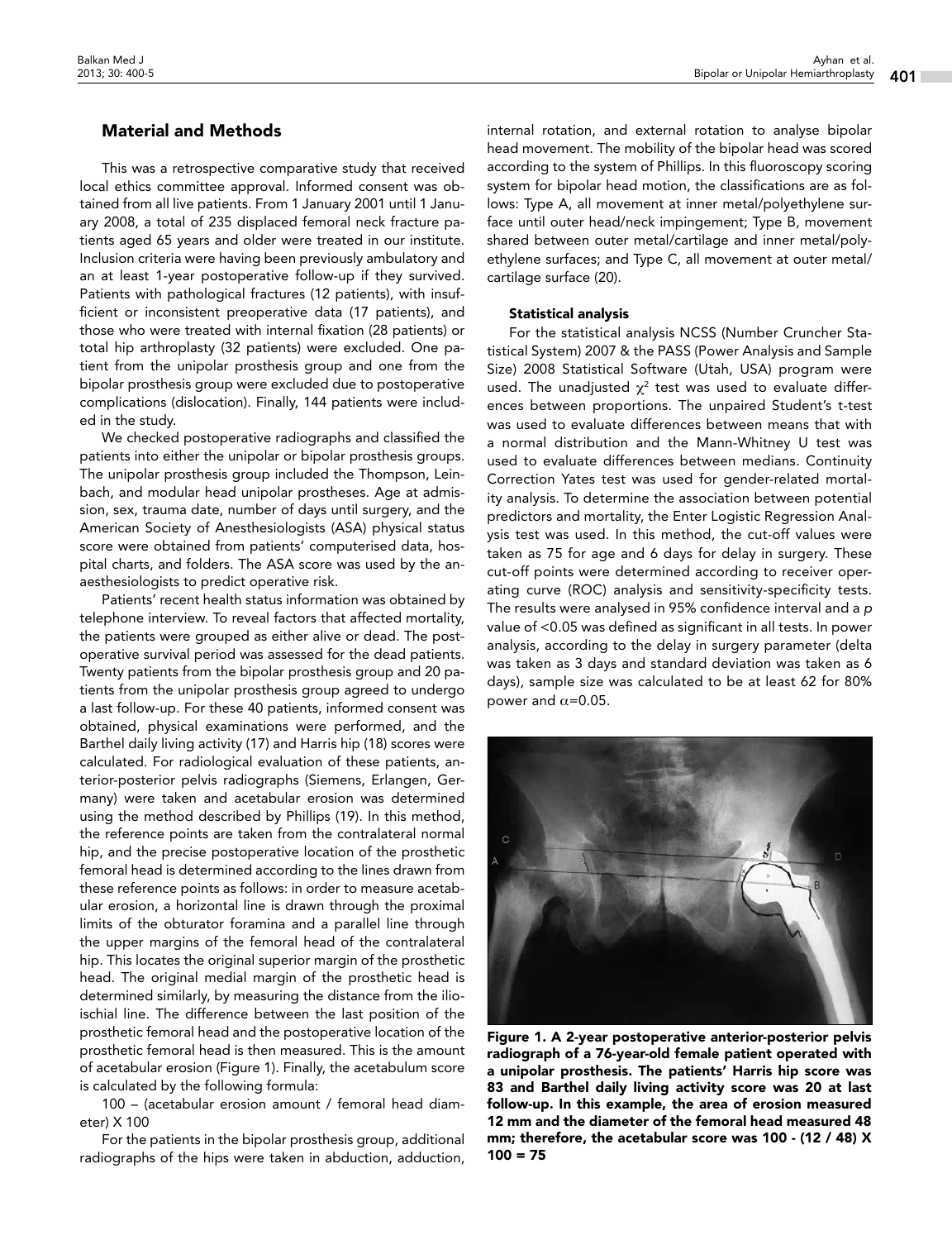|                  | Live $(n=62)$    | Dead (n=82)       | p (univariate analysis) | p (multivariate analysis) |
|------------------|------------------|-------------------|-------------------------|---------------------------|
| Age              |                  |                   |                         |                           |
| Mean (Years)     | $76.53 \pm 7.15$ | 79.46±7.98        | $0.024*$                | $0.029*$                  |
| Sex              |                  |                   |                         |                           |
| Male             | 15 (24.2%)       | 37 (45.1%)        |                         |                           |
| Female           | 47 (75.8%)       | 45 (54.9%)        | $0.016*$                | $0.048*$                  |
| ASA              |                  |                   |                         |                           |
| Mean             | $2.61 \pm 0.66$  | $2.90 \pm 0.60$   |                         |                           |
| Median           | 3                | 3                 | $0.020*$                | 0.538                     |
| Delay in Surgery |                  |                   |                         |                           |
| Mean (Days)      | $9.58 \pm 11.02$ | $11.79 \pm 11.46$ |                         |                           |
| Median (Days)    | 5                | 8                 | $0.024*$                | $0.004*$                  |
| * $p < 0.05$     |                  |                   |                         |                           |

#### Table 1. Baseline characteristics of live and dead patients

|                  | Unipolar Prostheses (n=81) | <b>Bipolar Prostheses (n=63)</b> | p          |
|------------------|----------------------------|----------------------------------|------------|
| Age              |                            |                                  |            |
| Mean (Years)     | 77.679±7.520               | 78.873±8.039                     | 0.3607     |
| Sex              |                            |                                  |            |
| Male             | 35 (43.2%)                 | 17 (27%)                         |            |
| Female           | 46 (56.8%)                 | 46 (73%)                         | 0.0548     |
| <b>ASA</b>       |                            |                                  |            |
| Median           | 3                          | 3                                | 0.1442     |
| Delay in Surgery |                            |                                  |            |
| Mean (Days)      | $11.90 \pm 13.119$         | $9.93 \pm 9.181$                 | 0.342      |
| Mortality        |                            |                                  |            |
| 1 month          | 14.81                      | 12.69                            | 0.8106     |
| 6 months         | 30.80                      | 25.3                             | 0.5771     |
| 12 months        | 35.8                       | 26.9                             | 0.2844     |
| Follow-up Period |                            |                                  |            |
| Mean (Months)    | $32.52 \pm 27.145$         | 18.52±14.231                     | $< 0.001*$ |
| * $p < 0.05$     |                            |                                  |            |

## Results

A total of 144 patients were included in this study. The mortality rates for 1 month and for the first 6 months were 13.88% and 28.47%, respectively. The mortality rate declined following the first 6 months after surgery. One-year mortality was 31.94%. There were 62 live patients and 82 patients were dead. The baseline characteristics of these two groups are summarised in Table 1. We found that increasing age (p=0.024), male sex (p=0.016), high ASA score (p=0.020), and delay in surgery (p=0.024) were related to increased mortality in univariate analysis. We determined cut-off values as 75 for age and 6 days for delay in surgery according to ROC analysis and sensitivity-specificity tests. The risk factors (age ≥75, male sex, ASA, and delay in surgery ≥6) were analysed by the Enter Logistic Regression Analysis test and age ≥75 (p=0.029),

male sex (p=0,048), and delay in surgery ≥6 (p=0.004) were significant independent predictors of mortality in multivariate analysis.

The patients were separated into unipolar and bipolar prosthesis groups according to treatment type. There were 81 (56.2%) patients in the unipolar prosthesis group and 63 (43.8%) in the bipolar prosthesis group. The baseline characteristics of these two groups are summarised in Table 2. There were no significant differences in sex, age, ASA score, or delay in surgery between the two groups. However, for the last 3 years, because the bipolar prosthesis was the choice of treatment for almost all femoral neck fracture patients, the follow-up periods were different for the two groups (p<0.001). Therefore, to determine the mortality rate according to treatment type, we analysed mortality rates during 1-, 6-, and 12-month follow-up periods. There were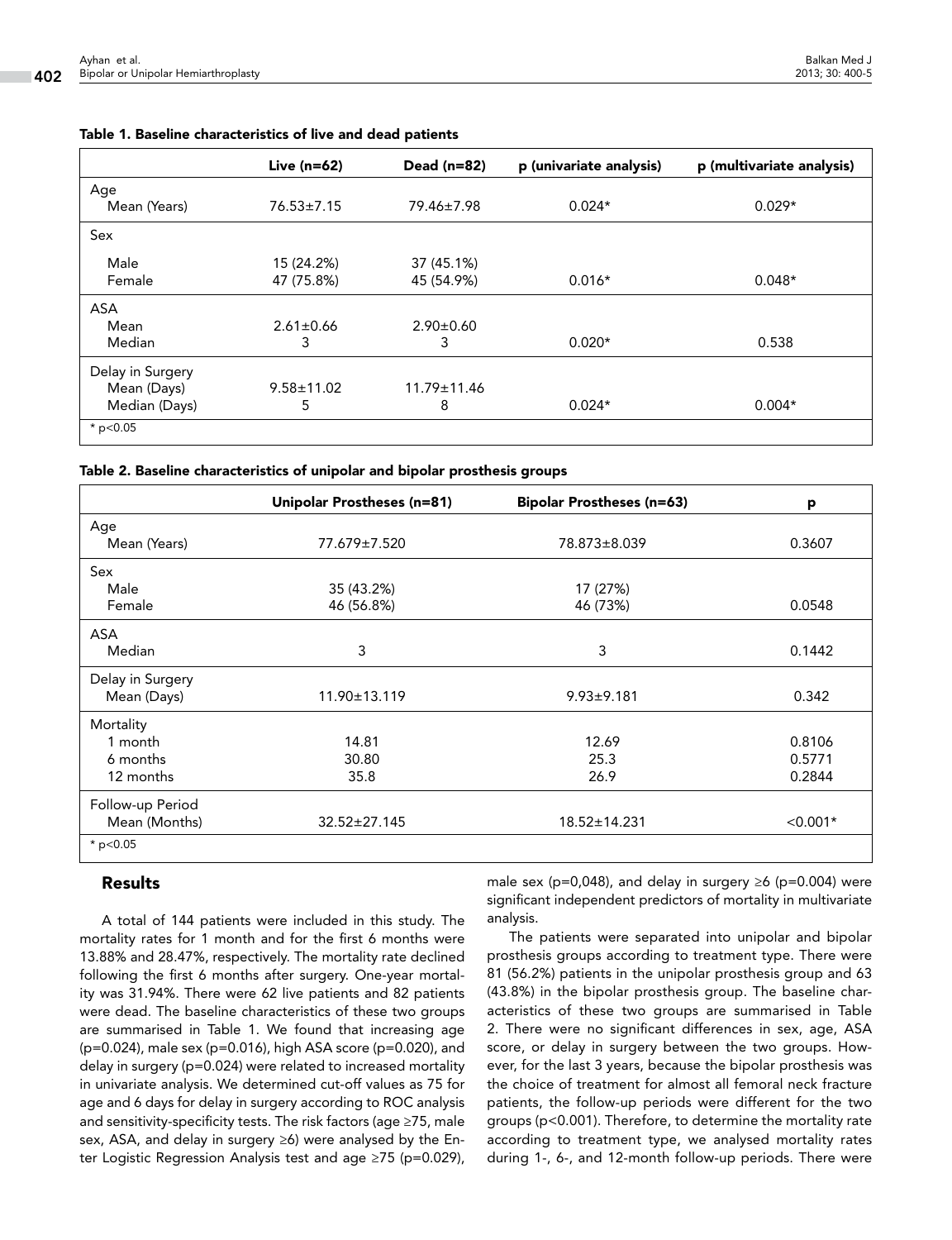no significant differences in mortality rates between the two groups (Table 2).

Of the 62 live patients, 28 were in the unipolar prosthesis group and 34 were in the bipolar prosthesis group. Twenty unipolar prosthesis patients and 20 bipolar prosthesis patients were admitted for a last follow-up. In the unipolar prosthesis group, the mean age (73.938±6.298 years) and Harris hip (84.78±9.502), Barthel (18.44±3.265), and acetabulum scores (86.66±11.208) were not significantly different than the mean age (76.917±7.845 years) and Harris hip (83.46±13.791), Barthel (18.25±2.701), or acetabulum scores (90.15±7.615) of the bipolar prosthesis group (p=0.2749, p=0.944, p=0.692, p=0.675, respectively). The mean follow-up in the unipolar prosthesis group (58±22.042 months) was significantly longer than that in the bipolar prosthesis group (18.33±6.14 months) (p≤0.001).

While analysing bipolar head movements of the 20 bipolar prosthesis patients who were admitted for the last follow-up, we were not able to classify two patients because the positions were not adequately proportioned on the serial radiographs. For the remaining 18 patients, we observed type A movement in three patients (Figure 2), type B movement in three patients, and type C movement in 12 patients (Figure 3). In other words, in a mean follow-up period of 23.5 months, we observed inner bearing movement (type A and B) in six prostheses (33.3%), while the remaining 12 prostheses (66.6%) showed movement only at the outer articular surface (type C). We compared prostheses with inner bearing mobility (types A and B, n=6) and immobility (type C, n=12). Between inner bearing mobile and immobile groups, there were no significant differences in mean age (74.167±5.776, 81.917±10.104 years; p=0.1035) or mean follow-up (21.67±7.711, 24.50±14.438 months; p=0.925). In terms of functional outcome, the mean Harris hip score was significantly (p=0.028) lower in the mobile inner bearing prosthesis group (66.68±14.153) than in the immobile group (82.84±12.920). In addition, although not statistically significant (p=0.175), the mean Barthel score of the mobile inner bearing group  $(13.17 \pm 6.274)$  was lower than that of the immobile group (17.33±2.902). However, regarding the radiological follow-up results, the mean acetabulum score in the mobile inner bearing group (96.0±3.742) was significantly (p=0.0233) higher than that in the immobile group (87.528±6.774).

#### **Discussion**

Hemiarthroplasty is widely accepted as the optimum treatment for displaced femoral neck fractures in most elderly patients (5). However, the choice of prosthesis is controversial; some authors advocate the unipolar prosthesis, whereas others prefer the bipolar prosthesis (5-13). In this study, we hypothesised that selection criteria for unipolar or bipolar prosthesis could be constructed based on the factors affecting the mortality of patients with femoral neck fractures.

Several limitations in this study may have affected the results. First, the unipolar and bipolar prostheses were not classified according to their subtypes. Second, the study was a retrospective analysis and so is subject to the limitations of



Figure 2. a-c. Twenty-four-month postoperative radiographs of a 76-year-old man. Radiograph taken in adduction position (a). Radiograph taken in abduction position (b). Radiograph taken in lateral position (c). All movement ensued at the inner bearing (metal/polyethylene) surface (Type A). Hip motion did not lead to alteration of the outer articular surface position



Figure 3. a, b. Twelve-month postoperative radiographs of a 68-year-old woman. Radiograph taken in adduction position (a). Radiograph taken in abduction position (b). All movement ensued at the outer metal/cartilage surface (Type C)

all retrospective studies. Finally, 22 patients were not willing to attend the last follow-up, and so these patients were not evaluated clinically or radiologically.

When all patients were considered, the mortality risk was increased after femoral neck fracture, especially during the first 6 months. Although the risk began to lessen after the sixth month, almost one-third (32%) of the patients died in the first postoperative year. Many studies have reported that postfracture mortality is increased during the first year and then decreases gradually over time (1, 3).

In our study, high ASA score was related to increased mortality in univariate analysis, but in multivariate analysis, it was not a significant predictor of mortality. Also, we found that male sex was related to increased mortality in both univariate and multivariate analyses. Although controversial (2), it has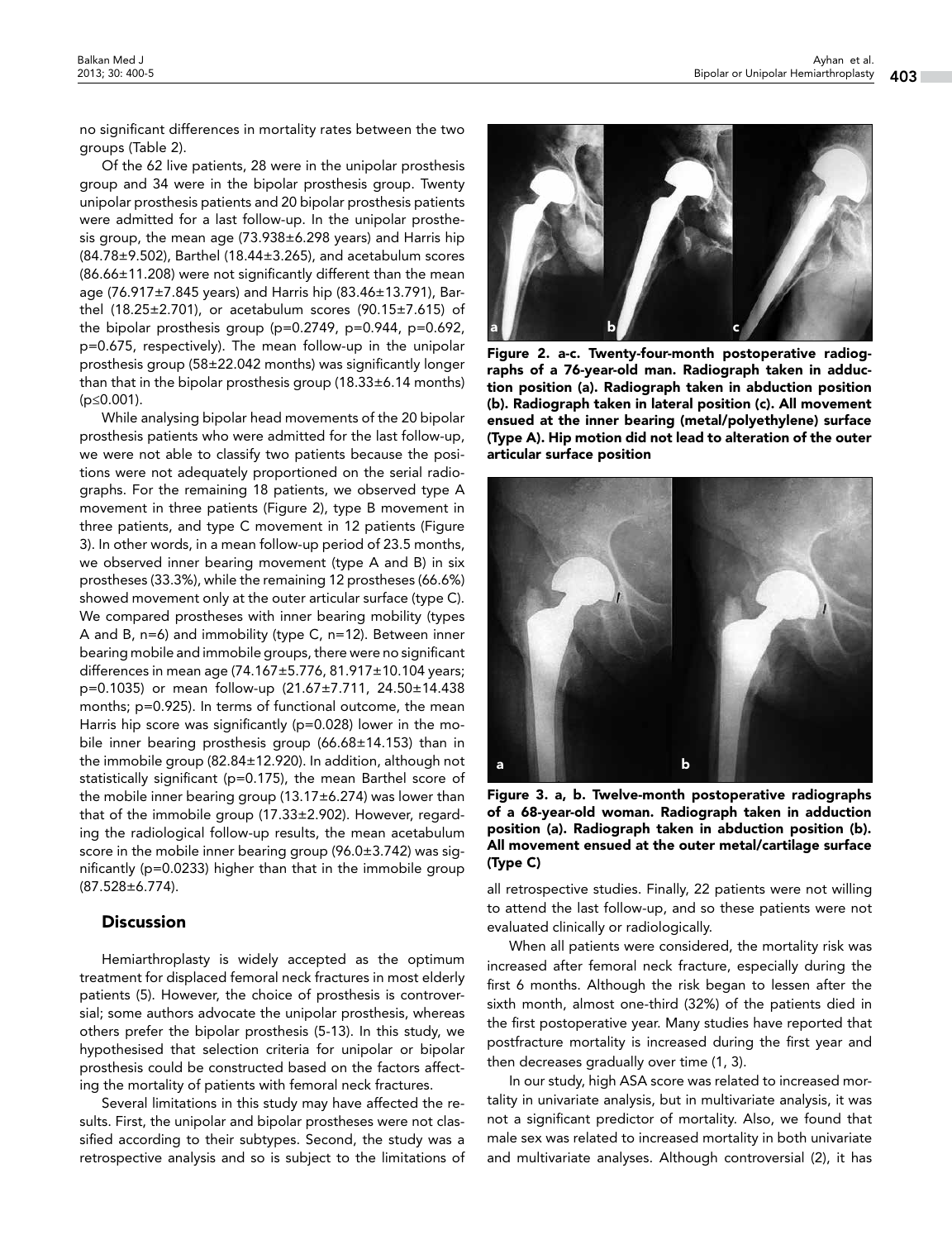been advocated that male sex is related to increased mortality, even when other potential confounders are controlled for (21). Moreover, the literature supports the current findings that increased age (2), high ASA score (22), and delayed surgery (23) are correlated with increased mortality (Table 1).

In this study, there were no significant differences in the mortality and complication rates between the unipolar and bipolar prosthesis groups. Although some contrary reports have been published (5, 12), most retrospective studies confirm our findings (6-8). Moreover, many recent prospective studies have also reported no significant difference between the outcomes of unipolar and bipolar hemiarthroplasty treatments after femoral neck fracture (9, 11, 13). Finally, in a recent evidence-based Cochrane review, Parker et al. (24) reported no differences in mortality or complication rates between unipolar and bipolar hemiarthroplasty treatments.

Among the 40 patients that attended the last follow-up, the mean acetabulum score of the bipolar group patients was somewhat higher; nevertheless, the difference between the two groups was not significant. This might be due to the difference between the mean follow-up periods (unipolar group patients had a significantly longer mean follow-up period). In addition, this finding was not reflected in the daily living activities (Harris hip and Barthel scores). Similar clinical studies have shown that radiological erosion does not lead to clinical complaints (9, 10). Although significant acetabular erosion with unipolar prostheses has been reported (10), it was caused by the younger age and higher daily living activity of the affected patients (6, 9). In a recent Cochrane review, there was no difference in acetabular erosion between unipolar and bipolar prostheses (24). Unipolar prostheses seem likely to lead to more acetabular erosion during long-term followup, but how long the inner bearing surface motion of bipolar prostheses will continue is debatable (15, 16, 25).

In our bipolar head analysis, there was no significant difference in the mean follow-up period between the mobile inner bearing (types A and B, six patients) and immobile (type C, 12 patients) groups. In a mean follow-up period of 23.5 months, two-thirds of bipolar prostheses behaved like unipolar prostheses, moving only from the outer articular surfaces. In previous studies, a decrease in inner bearing motion over time was reported (15, 16). Verberne et al. (16) demonstrated cessation of inner bearing motion at the third postoperative month, and Chen et al. (15) reported similar findings at the second postoperative year. Polyethylene lubricant behaviour deterioration, foreign body reaction to the polyethylene debris, and wedge impaction of the metal head onto the polyethylene are the hypotheses for the loss of inner bearing motion (15, 16). On the other hand, Bochner et al. (25) reported maintenance of the inner bearing motion at the third postoperative year. However, in a prospective controlled study, Dalldorf et al. (26) compared acetabular cartilage biopsies obtained during hemiarthroplasty revision surgery with those from a control group. They reported that acetabular erosion was related to the length of time that the prosthesis was in place rather than to the type of prosthesis.

Theoretically, minimal radiological acetabular erosion is expected in patients with preserved bipolar motion. In our

study, the mean acetabulum score was significantly higher in the six mobile inner bearing patients (types A and B) than the 12 immobile inner bearing patients (type C). The theoretical advantage of bipolar motion was confirmed radiologically in these patients. However, this advantage was not reproduced in terms of functional outcome. The mean Harris score was significantly lower for types A and B patients than for type C patients. We believe this dilemma to be related to the inactivity of the patients. Bipolar motion might be preserved due to the decreased loading of prostheses in less active patients. For an example, in Figure 2, that patient was suffering from hemiplegia, with a Harris hip score of 68.2 and a Barthel score of 13. Bipolar motion was preserved probably due to the decreased daily living activity and decreased loading of the prosthetic hip in that patient. Confirming this, although not significant, the mean Barthel daily living activity score was also lower for types A and B patients (13.17) than for type C patients (17.33). Similarly, Tsukamoto et al. (27) demonstrated loss of inner bearing motion with increased loading (20 kg) of prostheses in their cadaver study. Drinker and Murray (6) reported that obvious inner bearing motion in the supine position was significantly reduced with loading on the extremity. Wedge impaction of the metal head onto the polyethylene with the loading hypothesis (15) also supports our theory.

In conclusion, although it is predicted that the unipolar prosthesis may lead to more acetabular erosion in the long term, how long the inner bearing surface movement of the bipolar prosthesis will continue is unclear. In active patients, probably due to repeated loading, the inner bearing surface movement of bipolar prostheses ceases. In our study, although the bipolar head movement was preserved in inactive patients, we suppose that this conferred no advantage to these patients, who could hardly walk. In this study, male patients, those aged ≥75 years, and those operated at ≥6 days had an increased risk of mortality. Also, although not significant in multivariate analysis, high ASA score (≥3) was related to increased mortality. Considering that one of three patients died during the first postoperative year, we think that these patients should be operated as soon as possible, and expensive bipolar prostheses must be used selectively in regard to patient characteristics.

*Ethics Committee Approval: Ethics committee approval was received for this study from the İstanbul University, Cerrahpaşa Medical Faculty Ethics Committee (Date: 08.04.2008).*

*Informed Consent: Informed consent was obtained from all live patients.*

*Peer-review: Externally peer-reviewed.*

*Author contributions: Concept – H.K., N.K., E.A.; Design – E.A., H.K.,Ö.K.; Supervision – H.K., N.K., E.A.; Resource – E.A., Ö.K., A.Ş.; Materials – E.A., Ö.K., A.Ş.; Data Collection&/or Processing – E.A., Ö.K., A.Ş.; Analysis&/or Interpretation – H.K., Ö.A., E.A.; Literature Search – E.A., Ö.K., A.Ş.; Writing – E.A., H.K.; Critical Reviews – H.K., N.K., E.A.*

*Conflict of Interest: No conflict of interest was declared by the authors.*

*Financial Disclosure: The authors declared that this study received no financial support.*